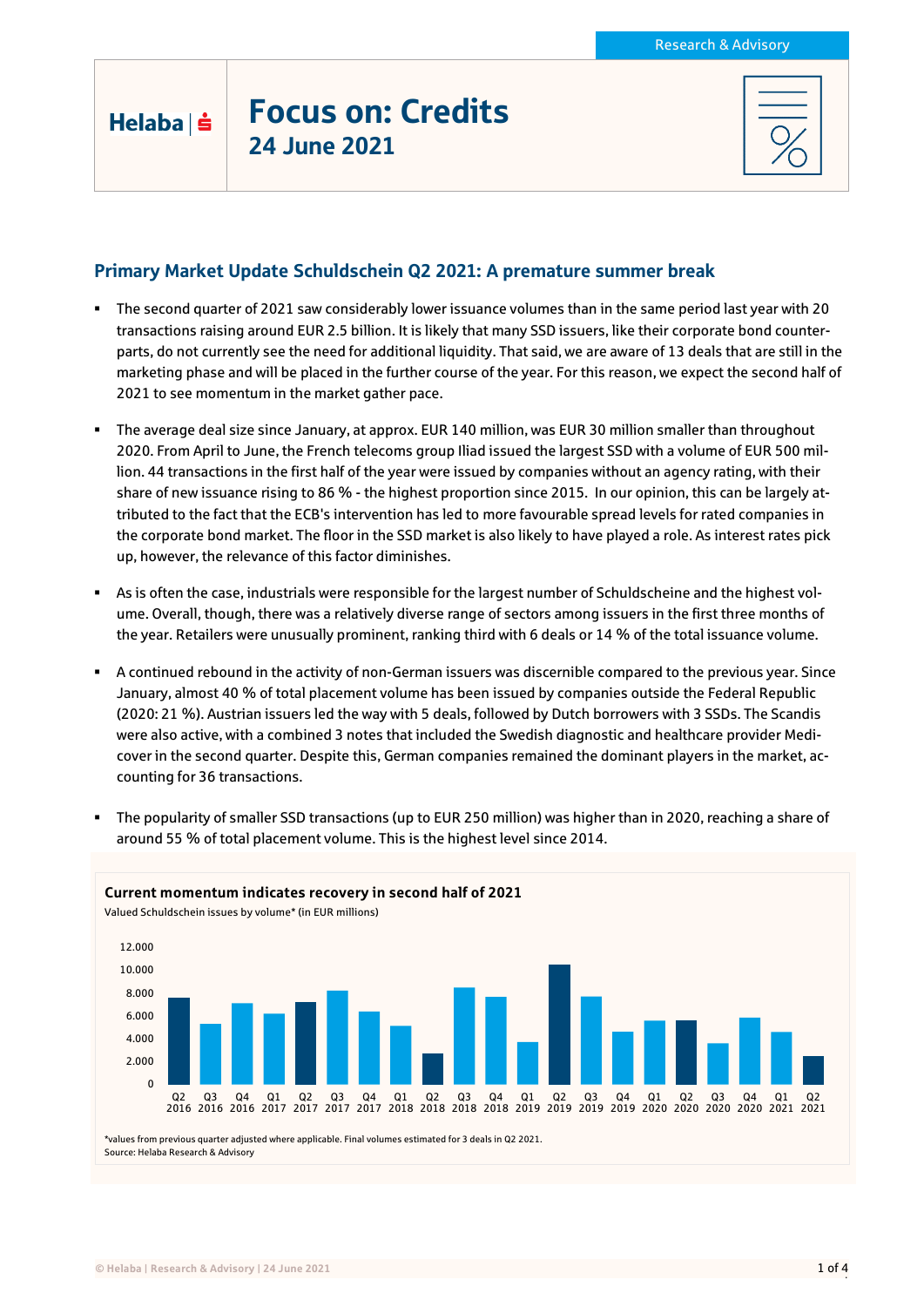



Source: Helaba Research & Advisory





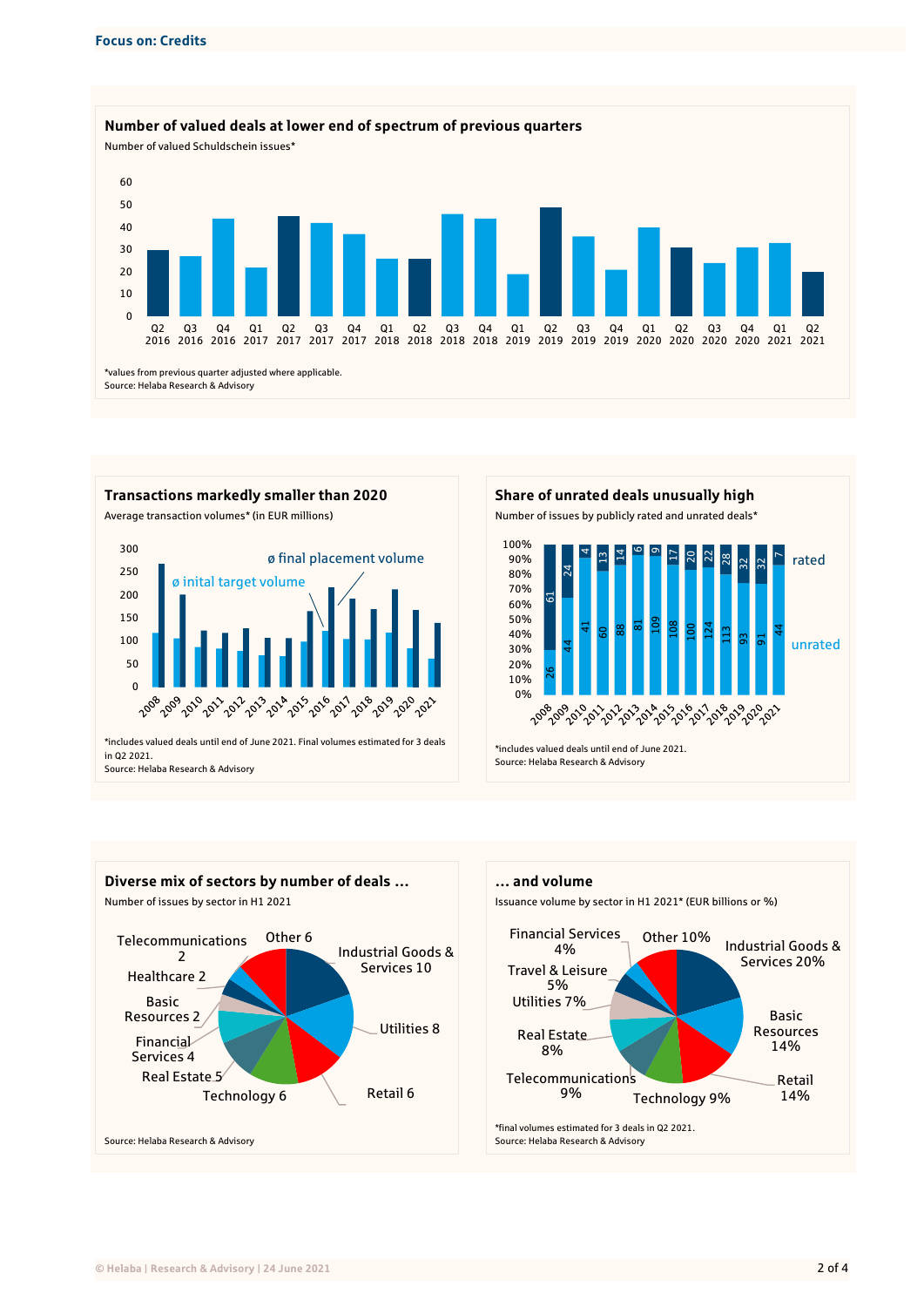





Source: Helaba Research & Advisory